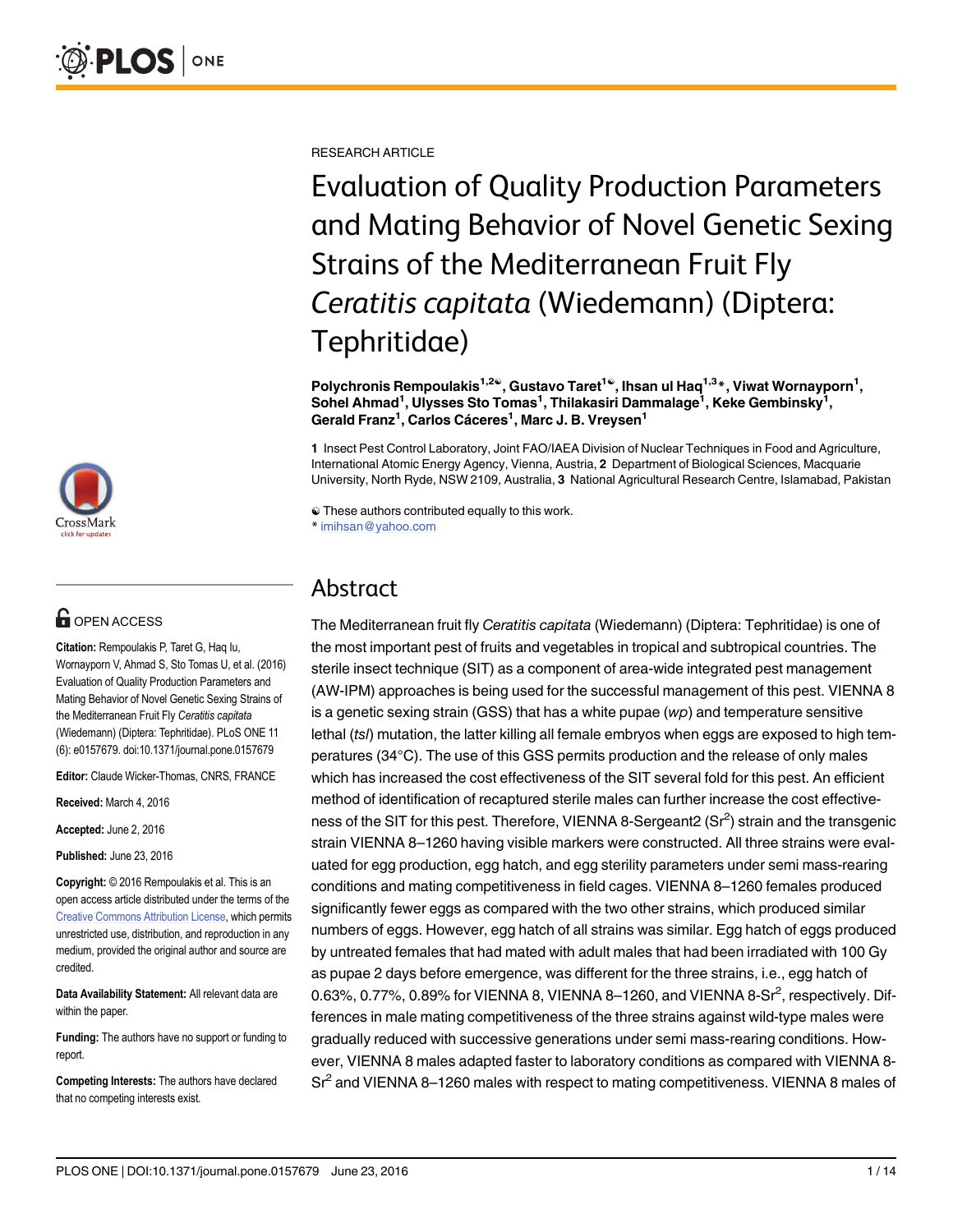<span id="page-1-0"></span>the  $F_{10}$  generation were equally competitive with wild-type males, whereas the mating competitiveness of VIENNA 8-Sr<sup>2</sup> and VIENNA 8-1260 males was similar but lower as compared with wild-type males. Males from all three strains copulated earlier than wild-type males. Results are discussed in relation with the potential benefits of incorporating novel strains for more effective SIT application.

### Introduction

The Mediterranean fruit fly Ceratitis capitata (Wiedemann) (Diptera: Tephritidae) is the most destructive fruit fly pest in the world, causing extensive damage to fruits and vegetables [[1,2\]](#page-11-0). It is extremely polyphagous, and attacks more than 350 species of fruits and vegetables belonging to more than 67 plant families [[3,4\]](#page-11-0). Control methods employed against it include aerial and ground sprays, the use of variety of food attractants and other semiochemicals for lure and kill of both sexes [[5](#page-11-0)–[7](#page-11-0)]. The sterile insect technique (SIT) is an eco-friendly method for the management of selected insect pests. It relies on the mass-rearing of insects of the target population, sterilizing them by ionizing radiations and release of the sterile males in the target area where they will mate with virgin wild females and transfer their sterile sperm which results in unviable eggs [[8](#page-12-0)]. Successive releases of sterile insects will gradually reduce the density of the target population to a very low, economically acceptable level and in some cases, eradication might be achievable  $[8]$  $[8]$ . The SIT has been proven to be very effective for the suppression, containment, prevention or eradication of populations of the Mediterranean fruit fly [\[9\]](#page-12-0). Two main factors have made the SIT for the Mediterranean fruit fly more cost-effective, i.e. the first was the technological developments that enabled the production of the flies on a large scale and the second was the development of genetic sexing strains (GSS) that enabled male-only releases [[9\]](#page-12-0). Testimony to this is the fact that the overwhelming majority of operational programmes against this pest in the world that have an SIT component are rearing the GSS of this species [[10](#page-12-0)]. The use of GSS revolutionized the SIT application in many ways: (1) male-only releases reduced the cost of rearing and releasing sterile males, (2) male-only releases eliminated the assortative mating between sterile male and females, making the SIT component much more effective, and (3) dispersal of the sterile males was increased which enabled them to transfer their sterile sperms to more wild females. Releasing sterile males only induced a higher level of sterility in the target population as compared with bi-sex releases  $[11,12]$  $[11,12]$  $[11,12]$ . Furthermore, damage to the fruit that occurs due to oviposition by sterile females and secondary infestations caused by microbes can be avoided [[13\]](#page-12-0).

The development of a GSS for the Mediterranean fruit fly has undergone some distinct phases, starting with the so called 'first generation GSS' which was based on a pupal color mutation. This system permitted the separation of males (wild-type brown pupae) from females (mutant white pupae) by optical means  $[14–16]$  $[14–16]$  $[14–16]$  $[14–16]$ . However, this system was not 100% accurate and the releases of few sterile females could cause damage to fruits in commercial fields [[17](#page-12-0)]. In addition the strain did still require the rearing of all female larvae which incurred a significant cost. Therefore, more advanced genetic sexing systems that enabled the separation of the sexes at the embryonic stage (thus avoiding the high cost of rearing female larvae) were desirable. During the last forty years, the Joint FAO/IAEA Sub-programme of Nuclear Techniques in Food and Agriculture coordinated research by groups from different parts of the world for the development of 'second generation GSS' that were mainly based on a temperature sensitive lethal (tsl) mutation. The tsl mutation allowed for early elimination of the female flies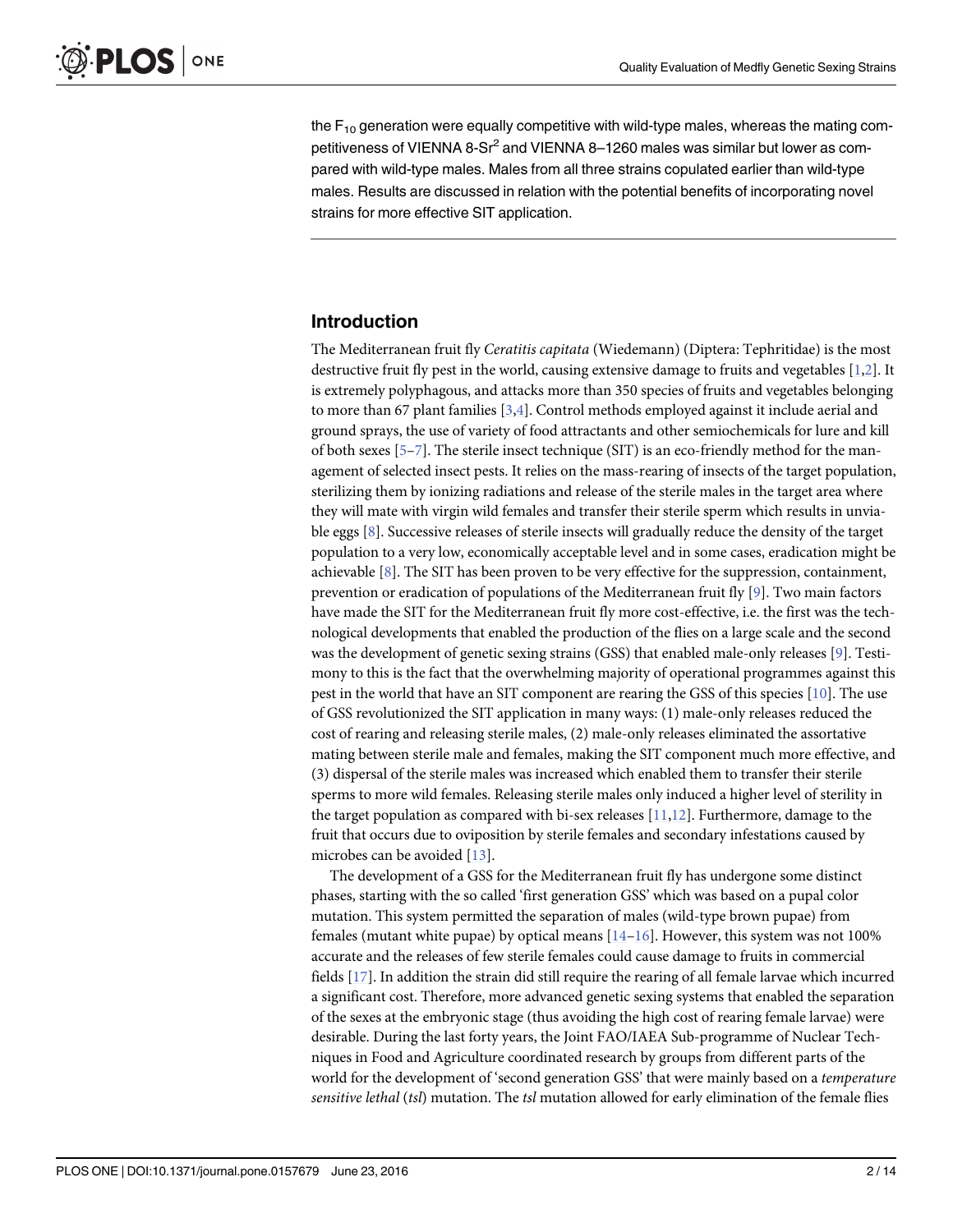<span id="page-2-0"></span>(exposure of eggs to 34°C for 24 h kills all female embryos) and larval rearing of male only lines for release in the field, whereas thermally untreated embryos from both sexes of such strains could be reared for colony propagation. The strain based on the tsl mutation (VIENNA 8) has proven to be very stable and has been adopted by all Mediterranean fruit fly mass-rearing facilities in the world [[18\]](#page-12-0).

In addition to cost-effective mass-rearing of sterile males, each programme that incorporates the SIT component requires an efficient monitoring system to assess sterile:wild male over-flooding ratios, rate of induced sterility in the wild population, distribution of the released sterile males in space, apparent densities of the wild target population and sterile male survival etc. [\[19\]](#page-12-0). Monitoring however, is expensive and can cost up to one third of the entire programme budget [\[11\]](#page-12-0), and therefore, marking techniques for the sterile males are needed which are both accurate and reliable. All these monitoring parameters are important indicators for the success of the SIT component of the programme, and provide decisive feed-back information for programme managers to take corrective measures, such as the increase of released individuals per unit area and/or changes in release schedule and methods [[19\]](#page-12-0).

The most commonly used marking system for Mediterranean fruit flies relies on the dying of pupae with fluorescent powder which gets sequestered in the frontal suture or ptilinal suture of adults during their emergence from the puparium [[20](#page-12-0),[21](#page-12-0)]. This technique has been proven very reliable and cost effective [\[22\]](#page-12-0). However, in the event that sterile flies are detected without the presence of fluorescent powder, the false diagnosis of wild males will result in a prolongation of the control efforts (at least for eradication strategies) which will increase programme's cost. Therefore, research has been conducted to explore new innovative options to replace the fluorescent dye marking system. In that respect, two new Mediterranean fruit fly strains were constructed that were both based on the VIENNA 8 strain's genetic background but also carried a visible marker. The VIENNA 8-Sr<sup>2</sup> strain was constructed using Mendelian genetics that carried the dominant Sergeant 2 ( $Sr^2$ ) mutation on the autosome-5 while the females of this strain are wild-type with respect to this marker [[23](#page-12-0),[24](#page-12-0)]. The released males of this strain can be easily distinguished from the wild flies in the target population with the naked eye by the presence of three abdominal stripes as compared with two stripes of the wild strain. The second novel strain (VIENNA 8–1260) is a transgenic strain that expresses red fluorescence of the body and green fluorescence of the testes and the sperm [[25](#page-12-0)]. The marked sperm not only facilitates identification of trapped males but can also be used to estimate mating success of the released sterile males and hence, the rate of induced sterility in the wild female population in the target area.

The objectives of the present study were to evaluate the productivity of these three strains (fecundity and fertility) under semi mass-rearing conditions, the mating competitiveness of the mass-reared males against wild-type (bisexual strain) males and their ability to induce sterility to wild-type females under semi-natural conditions.

### Materials and Methods

#### **Strains**

VIENNA 8. VIENNA 8 is a GSS that carries a tsl mutation and that was developed at the FAO/IAEA Insect Pest Control Laboratory (IPCL), Seibersdorf, Austria. This strain has two mutations with two markers  $wp$  and tsl on Y-autosome 5 [[18](#page-12-0)]. For the series of experiments, the strain was freshly constructed by crossing the males from the parental stock of VIENNA 8 GSS with females from the parental stock that carry in homozygous conditions the tsl mutation and wp mutation. The  $F_1$  males were again crossed with females from the tsl and wp parental stock to have a pure genetic background of VIENNA 8 tsl wp.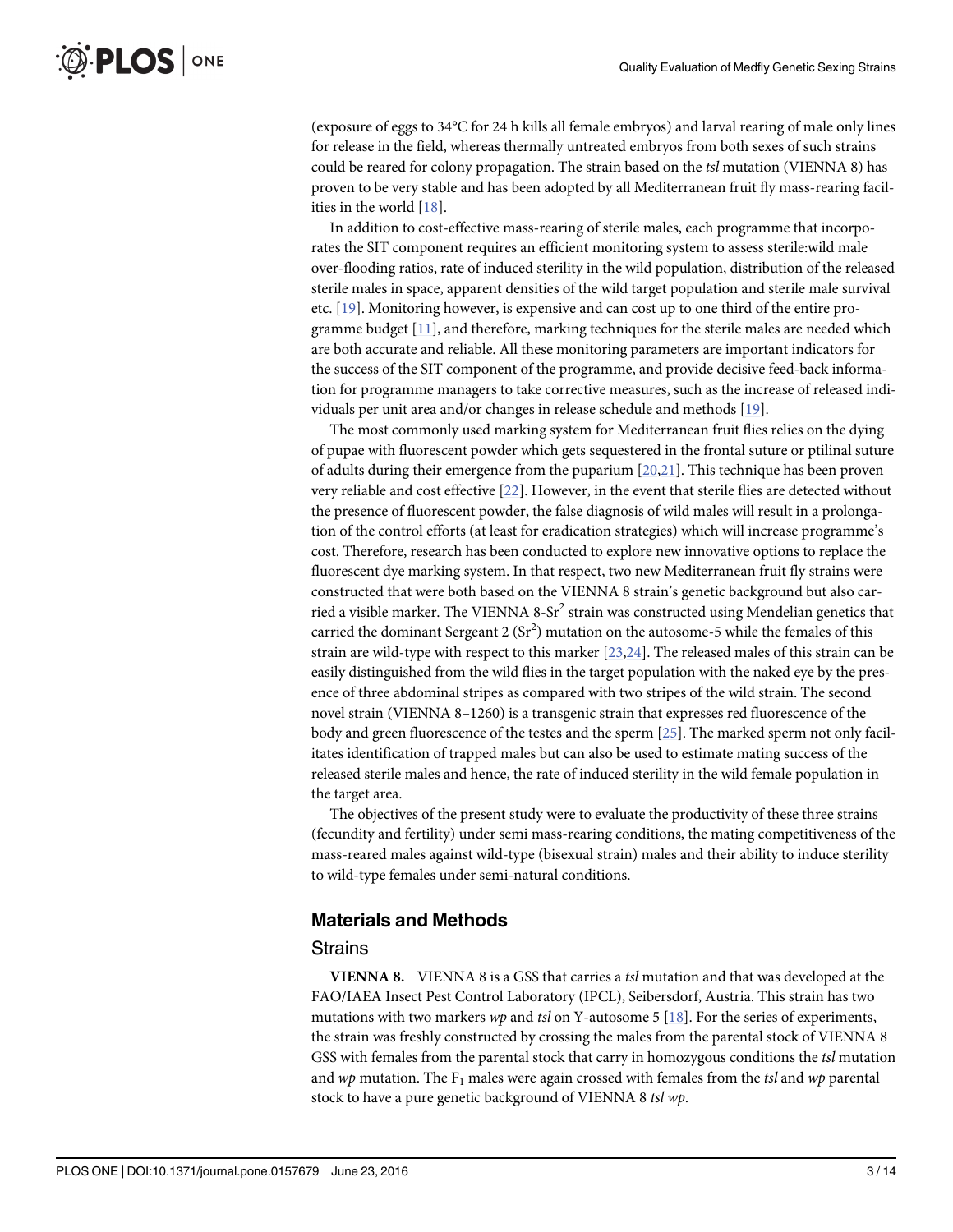<span id="page-3-0"></span>VIENNA  $8-Sr^2$ . Vienna  $8-Sr^2$  is a GSS that was developed at the FAO/IAEA IPCL and that carries a tsl, a wp, and one additional mutation, i.e. the marker  $Sr^2$  that is situated very close to the tsl gene  $[24]$  $[24]$  $[24]$ . The strain used in the experiments was also newly constructed using the same procedure as with the VIENNA 8 GSS tsl wp.

VIENNA 8–1260. VIENNA 8–1260 is a transgenic strain developed by collaborators from the University of Göttingen, Germany and the University of Pavia, Italy. This strain was developed by backcrossing females from transgenic testes-marked strain #1260 with male VIENNA 8. The 1260 transgenic strain expresses Ccb2t promoter-driver tGFP in the testes and DsRed in the body [\[25\]](#page-12-0). The strain used in the experiments was also freshly constructed by using the same procedure as with the VIENNA 8 GSS tsl wp.

In conclusion, all three strains were newly constructed and carried the same genetic background as VIENNA 8 GSS tsl wp with additional markers present in VIENNA 8-Sr<sup>2</sup> and the transgenic VIENNA 8–1260 strain.

Wild-type strain. The wild-type strain that was used in the experiments, originated from pupae collected in Argentina and had been reared at the IPCL for 25 generations at the time of the initiation of the experiments. This strain does not carry any morphological marker, or other mutation, and it was used as reference for the mating behavioral assessment of the other three strains. We selected this strain that was well domesticated at the beginning of the experiments, to enable comparisons of the behavior of the three GSS with the wild-type strain over a significant period of time (i.e.10 generations or one year) without the risk that the effects of the domestication of the wild type strain would interfere with our results.

#### Rearing protocol

The three Mediterranean fruit fly GSS were reared under a semi mass-rearing environment at the IPCL. Around 300,000 pupae at a 1:1 male:female ratio were placed in standard mass-rearing cages that had an aluminum frame (201 (length)  $\times$  100 (height)  $\times$  20.5 cm (width)) with both sides covered with muslin cloth net for females oviposition. These cages were hung from the roof side-by-side, 200 cm from the wall and 100 cm apart (each cage was suspended halfway between lights) in a room at  $24\pm1\degree$ C and  $60\pm5\%$  RH with photoperiod 12:12 D/L. Adults were provided with a diet containing hydrolysate yeast as a source of protein and sugar in a ratio of 1:3 by weight respectively and water *ad libitum*. Females laid eggs by inserting their ovipositor through the muslin cloth net. Eggs were collected in galvanized iron troughs containing water that were placed at the bottom of these mass-rearing cages. Eggs were sieved out daily from the water and incubated in aerated water for 48 h at 24°C, but for the mating competitiveness trials that required only male flies, the eggs were first aerated for 24 h at 24°C and thereafter "bubbled" in water at 34°C for another 24 h to eliminate the female embryos [\[26,27](#page-12-0)]. After incubation the eggs were transferred to a standard larval diet [\[28\]](#page-12-0) that contained wheat bran as the bulking agent. A volume of 3.5 mL of eggs (homogeneously mixed in water) was transferred to 3 kg larval diet in standard plastic larval Hawaiian rearing trays (77 x 40 x 3.8- cm (length—width—height) and a height of 7 cm at the corners). The difference in height of the sides and corners of the trays allows stacking them on top of each other leaving a gap of 3.2 cm between the surface of the diet in one tray and the bottom of the next tray, providing essential ventilation for the developing larvae and adequate space for the mature larvae to "pop out" of the diet for pupation  $[29]$  $[29]$ . Larvae that had left the diet were collected in saw dust in metal trays placed at the bottom of larval trays. The same rearing protocol was used for all three GSS that were reared in parallel and in the same insectary. The three strains were maintained under semi mass-rearing conditions for 10 generations, each one lasting approximately one month.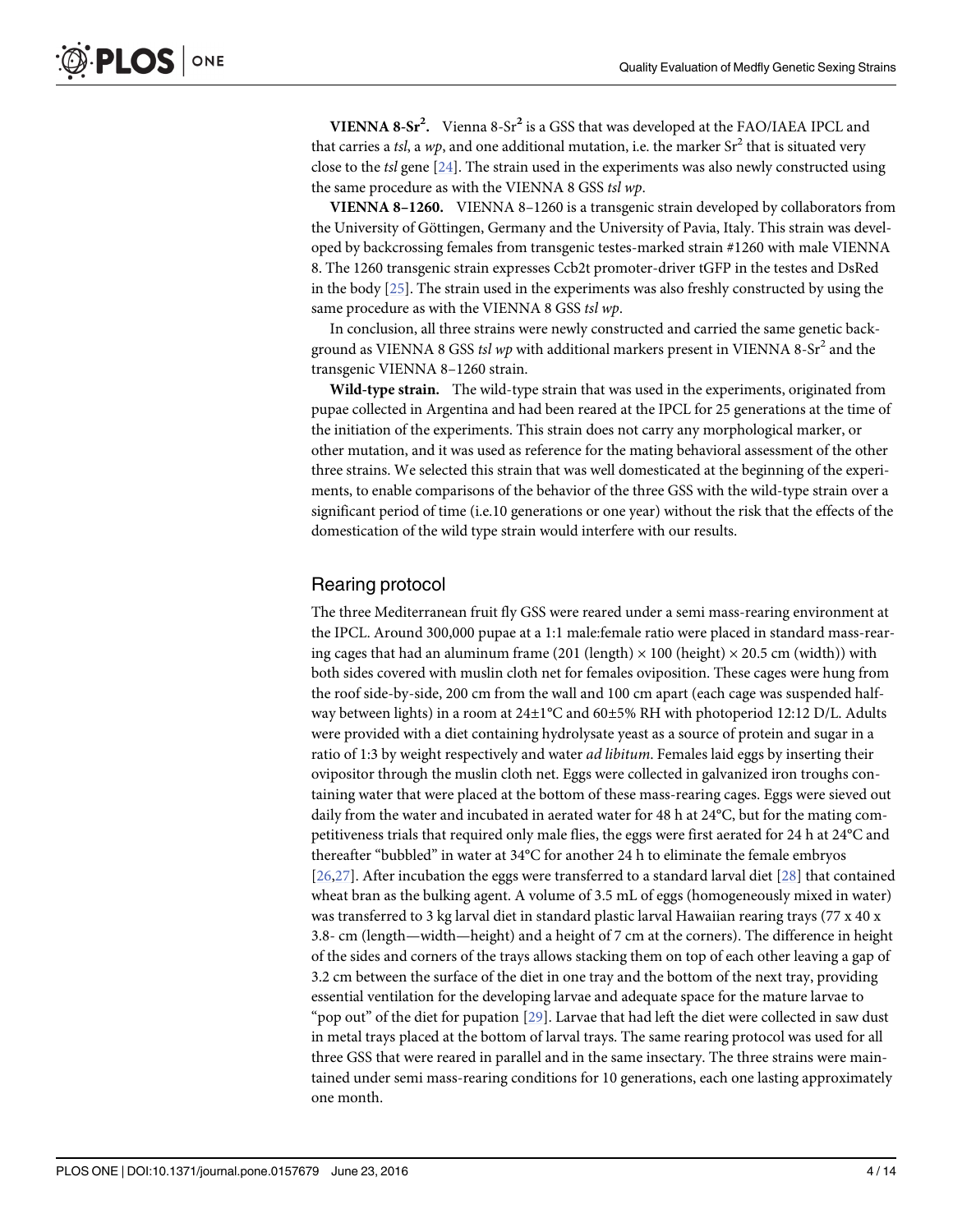<span id="page-4-0"></span>The wild-type flies were reared in less crowded (relaxed) conditions in 30 x 30 x 45 cm plexiglass cages that had openings for manipulations that were covered with muslin cloth. The adult feeding protocol was the same as for the GSS and eggs were collected in small wax domes that mimicked fruits. The larval diet was also the same as the one used to feed the GSS larvae, but the larval plastic trays were smaller (30 x 40 cm).

# Egg production

During the 10 generations of semi mass-rearing, the volume of the daily egg collections was recorded. Eggs produced by each generation were collected for 2 weeks and their volume and hatch rate were assessed. Egg productivity data was recorded for eight generations. Egg productivity per female was roughly estimated by dividing the number of produced eggs by the number of white pupae (only females emerged from white pupae) placed in the mass-rearing cages. A sample of ~1000 eggs from each generation was taken for assessing egg hatch.

# Radiation sterility assessment

Pupae were exposed to 100 Gy radiation 2 days before adult emergence in a  $\mathrm{Co}^{60}$  Gamma Cell 220 (Nordion, Canada) irradiator. Dosimetry of the source was performed following the Gafchromic dosimetry system (Gafchromic HD-810 film, International Specialty Products, Wayne, NJ). Three 10 x 10 mm film dosimeter were placed in a small paper envelope, which was placed among the pupae before irradiation. The optical density measurements were performed on a Radiochromic reader (FWT-92D, Far West Technology, Inc., Goleta, CA) 24 h after irradiation, and the dose was calculated according to IAEA (2004). Males emerging from irradiated pupae and non-irradiated males were allowed to mate with untreated and treated females and egg sterility was observed by measuring egg hatch. For comparison of egg sterility, all 4 possible combinations between sterile and fertile males and females were tested as follows: sterile males were allowed to mate with sterile and fertile females separately and fertile males with sterile and fertile females separately. For this purpose 10 couples from each combination were placed in a small screened plexiglass cage and provided with protein diet and water ad libitum. Females oviposited eggs through the screen cloth that were collected in Petri dishes for 10 days during the  $3<sup>rd</sup>$ ,  $5<sup>th</sup>$ ,  $6<sup>th</sup>$ ,  $7<sup>th</sup>$ , and  $10<sup>th</sup>$  generation. Daily collected eggs were counted and placed on a wet sponge and the number of unhatched eggs was counted on the fifth day following egg collection. Egg sterility was calculated as percentage of unhatched eggs.

# Field cages

The field cages used for the mating competitiveness trials were standard screened, circular field tents (2.2 m high  $\times$  2 m diameter) [[30,31](#page-13-0)], containing a small potted citrus tree of  $\sim$  2 m height. Nine field cages were placed inside a large insect greenhouse  $(24 \times 10 \times 4 \text{ m})$  and a temperature of 23  $\pm$  2°C and 60%  $\pm$  5% RH was maintained throughout the experiments. Field cage tests took place under a semi-natural illumination and photoperiod provided by the translucent roof of the insect greenhouse and ten replications were evaluated.

# Mating competitiveness tests in field cages

Mating competitiveness tests were performed in field cages adopting the standard FAO/IAEA/ USDA protocols [\[31\]](#page-13-0). From each strain, a sample of ~300 pupae was taken from the F<sub>3</sub>, F<sub>6</sub>, and  $F_{10}$  generations maintained under semi mass-rearing conditions and transferred to cylindrical plexiglass screened cages (30 cm height and 64 cm diameter) and kept in the insectary where the wild-type flies were maintained. Wild type flies were sexed 1–2 days after emergence and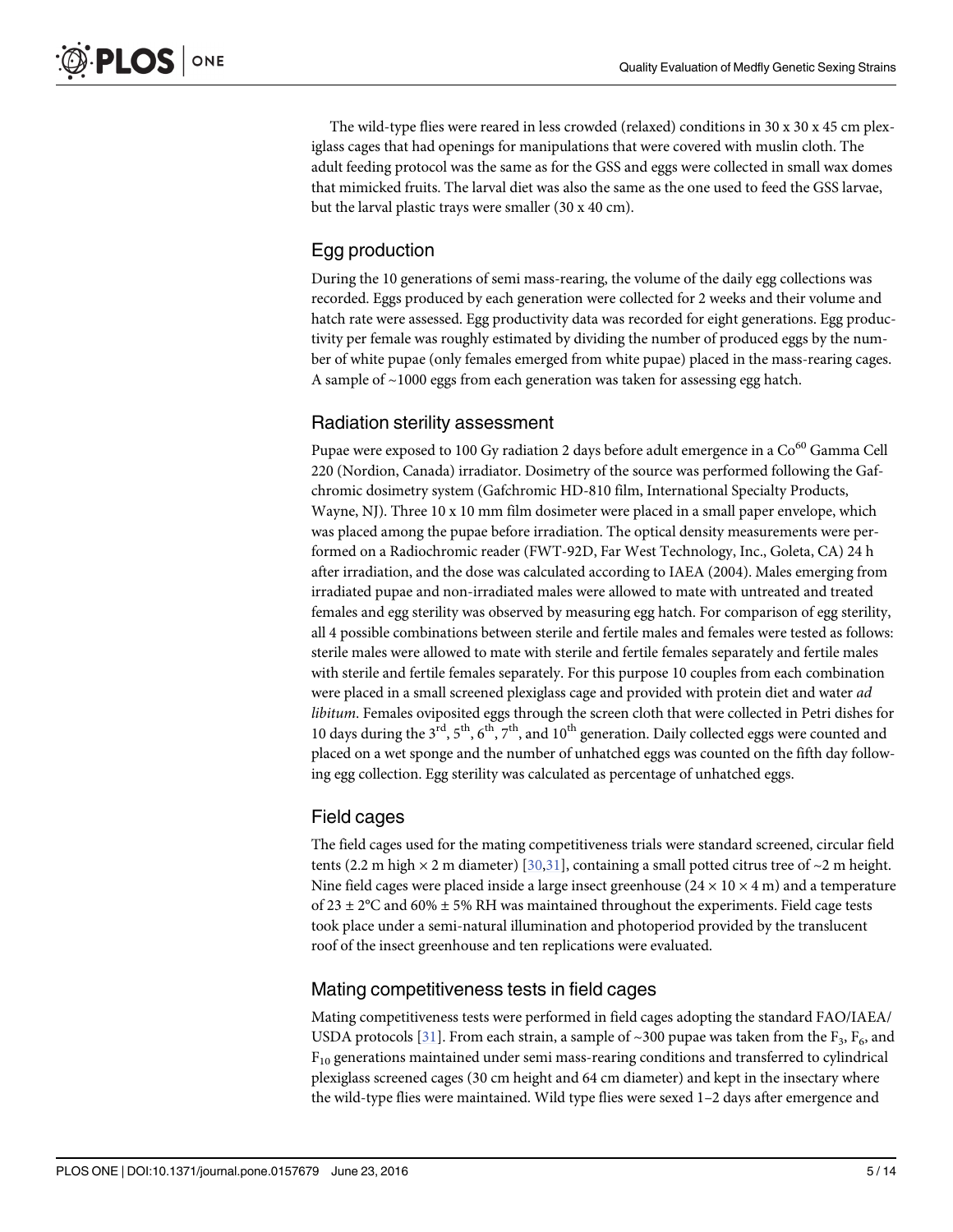males and females maintained in separate cages. All flies of all strains that were used for the mating competitiveness studies were kept at insectary conditions of 23°C and 65 ± 5% RH and were provided with a protein diet and water ad libitum. Males from each strain were marked with a different water color using a camel brush and the mark was applied on the dorsal side of the thorax of males confined by a screen net. Male marking was done 1–2 days before the mating trials. Fifty males of each strain competed for fifty wild females at a male: female ratio of 2:1. All males were released in field cages early in the morning after dawn and allowed to establish territory, and 20 minutes later the females were released, and allowed to complete copulation under observation (every 5 min). The recorded parameters were number of matings, male type, mating latency, mating duration, location of couples (tree canopy or field cage), elevation (top, middle, or lower part of the tree canopy) and position of couples (upper side of leaf or lower side of leaves).

For every replicate of each experiment, in conjunction with the competitiveness field cage tests, we tested the general mating propensity of each one of the four strains i.e. the 3 GSS and the wild-type one by containing 50 males and 50 females from the same strain in a no choice cage.

## Data Analysis

Mating competitiveness of the experimental males was assessed using the Relative Sterility Index (RSI), and was estimated by the formula [\[31\]](#page-13-0):

$$
RSI = \frac{SW}{SW + WW}
$$

with SW denoting matings of sterile males with wild females; WW denoting matings of wild males with wild females. Values of RSI can vary from 0 to 1, where 0 indicates that all of the wild females that mated in the cage mated with wild males, 1 indicates that they all mated with sterile males, and 0.5 indicates that half mated with sterile males and half mated with wild males and that sterile males are equally competitive with wild males [\[31](#page-13-0)]. Chi-square analysis was performed to analyze the equal propensity of mating between sterile and wild males.

Mating latency was calculated as the time elapsed from the release of females till initiation of a given mating. Mating duration was calculated as the time when mating pairs separated (i.e. no longer physical contact) minus the time at which they started to mate.

Data expressing percentage (egg hatch data) were arcsine transformed prior to analysis. Analysis of variance was used to analyze data of egg production, mating duration, and mating latency. Complementary pair-wise comparison (Tukey-Kramer HSD test) was performed for treatments that were significantly different from each other. A Kruskal-Wallis nonparametric analysis was performed for data of % egg hatch. The statistical program SAS Jump for windows was employed for the analysis of the data.

### **Results**

#### Egg productivity under semi mass-rearing conditions

Comparison of egg production per female per day of the 3 strains showed significant differences for the 2<sup>nd</sup> (F<sub>2,38</sub> = 4.49, P = 0.01), 3<sup>rd</sup> (F<sub>2,29</sub> = 5.66, P = 0.008) and 5<sup>th</sup> (F<sub>2,41</sub> = 7.46,  $P = 0.002$ ) generation, but no significant differences were found in egg production for the 1<sup>st</sup>,  $4<sup>th</sup>$ ,  $6<sup>th</sup>$ ,  $7<sup>th</sup>$  and  $8<sup>th</sup>$  generation. However, total egg production during the eight generations of the experiment showed significant differences among the 3 strains ( $F_{2,265} = 7.74$ ,  $P = 0.0054$ ), with VIENNA-8 and VIENNA-8.Sr<sup>2</sup> producing equal numbers of eggs (14.6 and 14.9 eggs/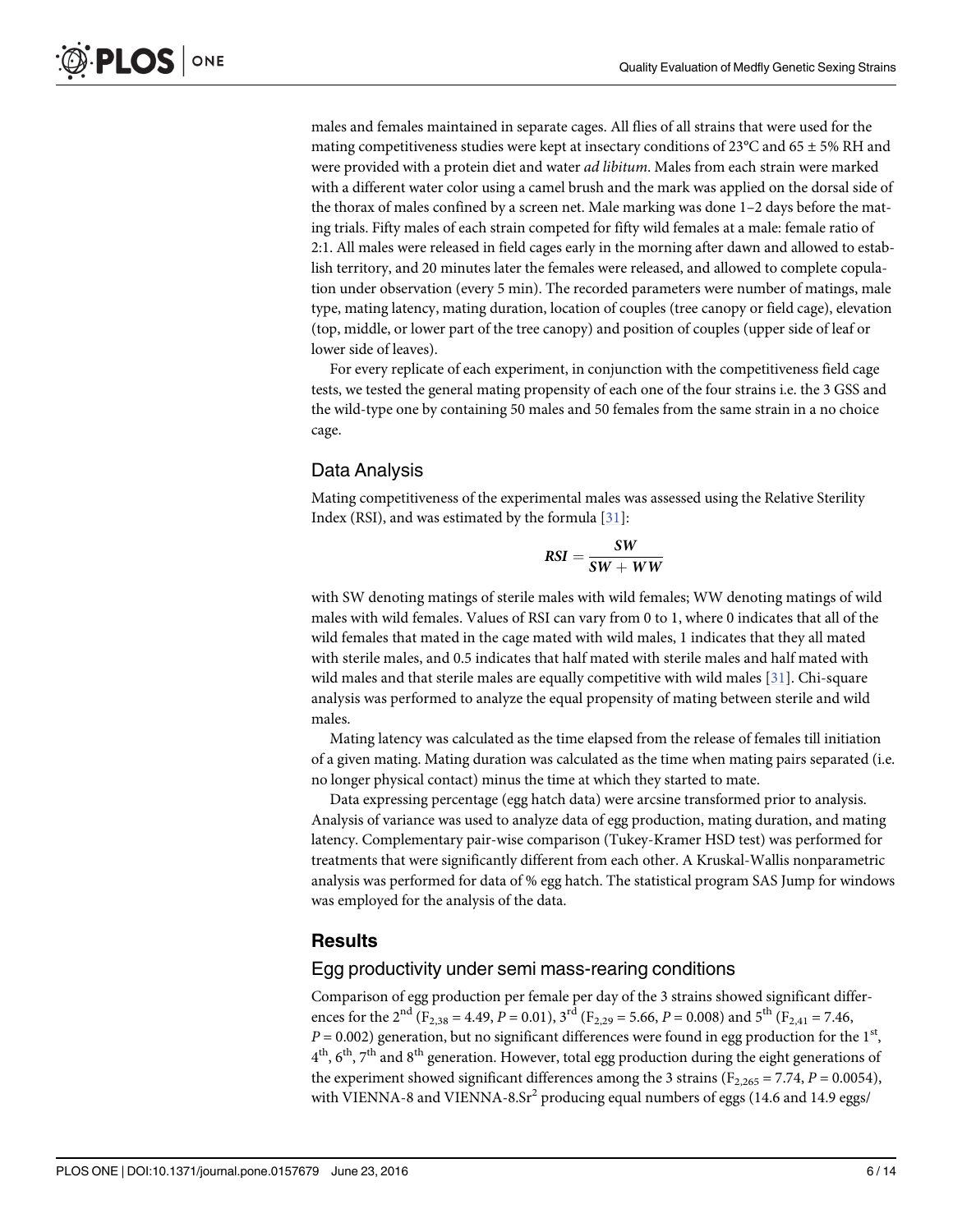<span id="page-6-0"></span>





doi:10.1371/journal.pone.0157679.g001

female/day, respectively), but VIENNA 8–1260 produced significantly fewer eggs (9.8 eggs/ female/day) (Fig 1). With respect to the hatch rate of eggs collected from the mass-rearing cages, the three strains did not differ ( $F_{2,207} = 3.05$ ,  $P = 0.079$ ) from each other and also they exhibited similar egg hatch rates during the 8 generations tested ([Fig 2\)](#page-7-0).

# Radiation sterility

Among the 4 different irradiation combinations (Fertile male X Fertile female, Sterile Male X Fertile female, Fertile male X sterile female, Sterile male X Sterile female), eggs were only produced in those matings that involved fertile (non-irradiated) females. Eggs collected during the course of the 5 generations tested  $(3<sup>rd</sup>, 5<sup>th</sup>, 6<sup>th</sup>, 7<sup>th</sup>, 10<sup>th</sup>)$  revealed that the 3 strains had significantly different egg hatch rates in those combinations with non-irradiated males ( $F_{2,887} = 27.5$ ,  $P < 0.001$  ), i.e. the eggs produced by the VIENNA 8–1260 strain had a significantly lower hatch rate than the other 2 strains (egg hatch of 66.7%, 65.5%, 58.8% for VIENNA 8, VIENNA 8-Sr<sup>2</sup> and VIENNA 8–1260, respectively). When irradiated males were used in the crosses with non-irradiated females, again significant differences were observed between the strains, with the lowest egg hatch observed for eggs produced by the VIENNA 8 strain, followed by VIENNA 8-1260 and VIENNA8-Sr<sup>2</sup> (respective values of 0.63%, 0.77%, 0.89%). Detailed results from the different generations and mating combinations of the 3 strains are presented in [Table 1](#page-7-0).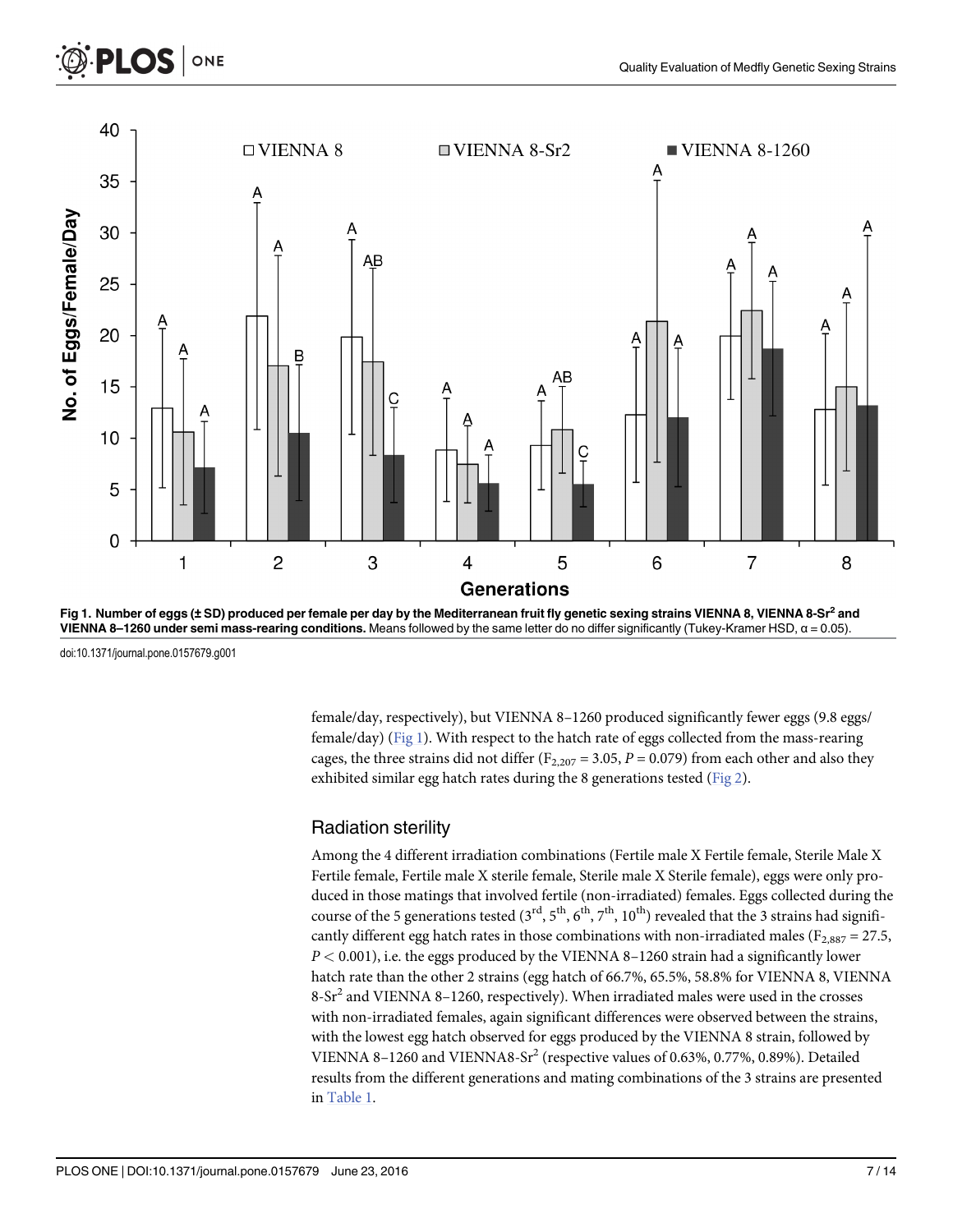<span id="page-7-0"></span>



[Fig 2. M](#page-6-0)editerranean fruit fly genetic sexing strains VIENNA 8, VIENNA 8-Sr<sup>2</sup> and VIENNA 8-1260 egg hatch (% ± SD) data during the course of eight generations under semi mass-rearing conditions.

doi:10.1371/journal.pone.0157679.g002

## Male mating competitiveness under field cage conditions

The mating competitiveness of the three strains was evaluated under field cage conditions by testing males from the  $F_3$ ,  $F_6$  and  $F_{10}$  generations which were reared under semi mass-rearing conditions. F<sub>3</sub> generation males of the VIENNA 8 and VIENNA 8-1260 strains were found less competitive as compared with the wild-type males but still showed somehow satisfactory mating performance (RSI = 0.29, RSI = 0.32 respectively). However,  $F_3$  generation males from the VIENNA 8-Sr<sup>2</sup> strain were the least competitive with a RSI value of 0.09. Disparity in

| Table 1. Egg hatch (%) of three strains of Mediterranean fruit fly, presenting the effect of irradiation on males and females at different generations              |
|---------------------------------------------------------------------------------------------------------------------------------------------------------------------|
| under mass-rearing conditions (10 days of egg collection for each generation were tested for successful hatching). For the sterile sex of each one of               |
| the following combinations, the sterilizing dose was 100 Gy delivered from Co <sup>60</sup> source. Average and standard deviation of egg hatch percentage are pre- |
| sented, total number of eggs examined are presented in parenthesis.                                                                                                 |

| <b>Combinations</b>                     | <b>Strains</b>           | Generations            |                         |                         |                        |                      |  |
|-----------------------------------------|--------------------------|------------------------|-------------------------|-------------------------|------------------------|----------------------|--|
|                                         |                          | 3 <sup>rd</sup>        | $5^{\text{rth}}$        | 6 <sup>th</sup>         | 7 <sup>th</sup>        | $10^{\text{th}}$     |  |
| Fertile male X<br><b>Fertile female</b> | <b>VIENNA 8</b>          | $63.5 \pm 8.0$ (23490) | $57.4 \pm 10.6$ (26815) | $62.6 \pm 9.1$ (21465)  | $60.9 \pm 7.9$ (22466) | 64.2±11.2 (10622)    |  |
|                                         | VIENNA 8-Sr <sup>2</sup> | 61.8±7.7 (22617)       | 56.7±11.2 (26481)       | $61.7 \pm 11.1$ (15026) | 59.3±9.5 (18766)       | 64.2±9.7 (10513)     |  |
|                                         | <b>VIENNA 8-1260</b>     | 56.7±9.5 (25233)       | 53.8±11.8 (26271)       | 44.4±22.0 (16301)       | 60.0±8.9 (17564)       | $62.2\pm8.9$ (12607) |  |
| Sterile male X<br><b>Fertile female</b> | <b>VIENNA 8</b>          | $0.6 \pm 0.5$ (21073)  | $0.3 \pm 0.24$ (29720)  | $0.6 \pm 0.6$ (20011)   | $0.7 \pm 0.7$ (24293)  | $1.1\pm0.9$ (12310)  |  |
|                                         | VIENNA 8-Sr <sup>2</sup> | $0.7\pm0.5$ (15932)    | $0.4 \pm 0.3$ (20694)   | $0.9 \pm 0.9$ (14246)   | $0.9\pm0.9$ (16004)    | 1.7±0.1 (9309)       |  |
|                                         | <b>VIENNA 8-1260</b>     | $0.5 \pm 0.3$ (27081)  | $0.4\pm0.2$ (28518)     | $0.7\pm0.8$ (16509)     | $0.7\pm0.6$ (17031)    | $1.7\pm1.5$ (13038)  |  |
| Fertile male X<br>Sterile female        | <b>VIENNA 8</b>          | $N/A$ (0)              | $N/A$ (0)               | $N/A$ (0)               | $N/A$ (0)              | $N/A$ (0)            |  |
|                                         | VIENNA 8-Sr <sup>2</sup> | $N/A$ (0)              | $N/A$ (0)               | $N/A$ (0)               | $N/A$ (0)              | $N/A$ (0)            |  |
|                                         | <b>VIENNA 8-1260</b>     | $N/A$ (0)              | $N/A$ (0)               | $N/A$ (0)               | $N/A$ (0)              | $N/A$ (0)            |  |
| Sterile male X<br><b>Sterile female</b> | <b>VIENNA 8</b>          | $N/A$ $(0)$            | $N/A$ (0)               | $N/A$ (0)               | $N/A$ $(0)$            | $N/A$ (0)            |  |
|                                         | VIENNA 8-Sr <sup>2</sup> | $N/A$ (0)              | $N/A$ $(0)$             | $N/A$ (0)               | $N/A$ (0)              | $N/A$ (0)            |  |
|                                         | <b>VIENNA 8-1260</b>     | $N/A$ (0)              | $N/A$ (0)               | $N/A$ $(0)$             | $N/A$ (0)              | $N/A$ (0)            |  |

doi:10.1371/journal.pone.0157679.t001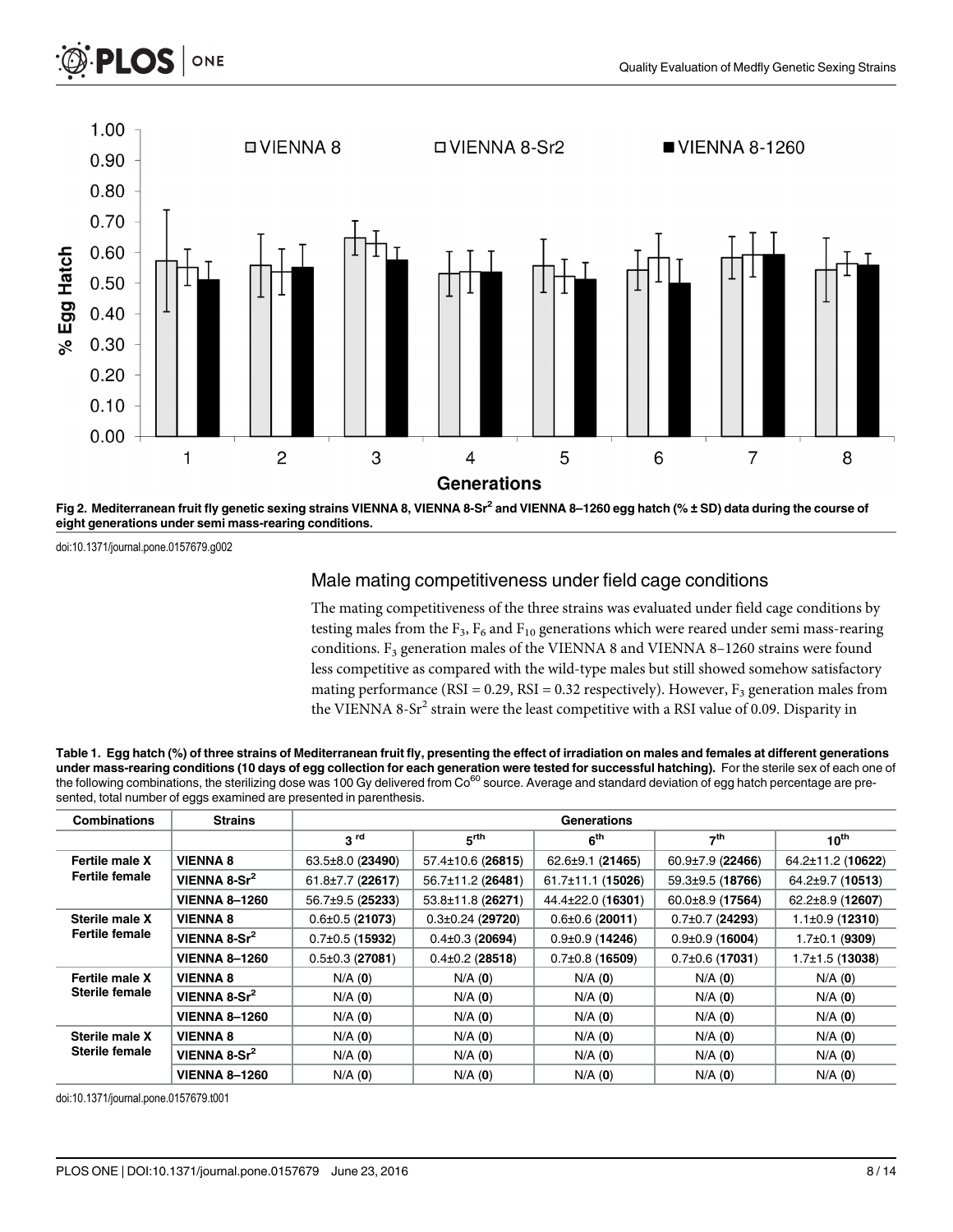Table 2. RSI indices from mating competitiveness experiments with three laboratory strains of the Mediterranean fruit fly tested against a wildtype Argentina population in field cages. Couples observed for each type of mating, RSI values $\pm$  SD with chi-square results ( $p$  > 0.05) showed equal mating propensity. Number of couples from each strain followed by same letter are not significantly different from each other (Tukey-Kramer HSD,  $\alpha$  = 0.05) and numbers of cages that have been taken into account (>50% of total expected) in parenthesis.

| 3 <sup>rd</sup>                |                                        | 6 <sup>th</sup>        |                                                                                                        | $10^{\text{rth}}$       |  |  |  |  |  |
|--------------------------------|----------------------------------------|------------------------|--------------------------------------------------------------------------------------------------------|-------------------------|--|--|--|--|--|
| VIENNA 8 male X Wild-type male |                                        |                        |                                                                                                        |                         |  |  |  |  |  |
| Wild-type male                 | <b>VIENNA 8 male</b>                   | Wild-type male         | <b>VIENNA 8 male</b>                                                                                   | Wild-type male          |  |  |  |  |  |
| $102^a p = 0.000$              | 92 $\frac{6}{1}$ RSI 0.36 ± 0.06       | $161^a p = 0.000$      | $203^a$ RSI 0.51 ± 0.10                                                                                | $187^{\circ} p = 0.418$ |  |  |  |  |  |
|                                |                                        |                        |                                                                                                        |                         |  |  |  |  |  |
| Wild-type male                 | VIENNA 8-Sr <sup>2</sup> male          | Wild-type male         | VIENNA 8-Sr <sup>2</sup> male                                                                          | Wild-type male          |  |  |  |  |  |
| $107^{\rm a} p = 0.000$        | 47 $\mathrm{^{b}}$ RSI 0.34 $\pm$ 0.10 | $95^{\rm a} p = 0.000$ | 154 <sup>b</sup> RSI 0.43 ± 0.06                                                                       | $209^{\rm a} p = 0.004$ |  |  |  |  |  |
|                                |                                        |                        |                                                                                                        |                         |  |  |  |  |  |
| Wild-type male                 | VIENNA 8-1260 male                     | Wild-type male         | VIENNA 8-1260 male                                                                                     | Wild-type male          |  |  |  |  |  |
| $113^a p = 0.001$              | 110 $\frac{b}{c}$ RSI 0.41 ± 0.13      | $164^a p = 0.001$      | 146 <sup>b</sup> RSI 0.42 ± 0.12                                                                       | $193^a p = 0.011$       |  |  |  |  |  |
|                                |                                        |                        | <b>Generations</b><br>VIENNA 8-Sr <sup>2</sup> male X Wild-type male<br>VIENNA 8-1260 X Wild-type male |                         |  |  |  |  |  |

doi:10.1371/journal.pone.0157679.t002

mating competiveness of the males of all three strains against wild-type males reduced during the process of domestication but in the sixth generation, the males of all three GSS remained less competitive than the wild-type males (RSI of 0.36, 0.34, 0.41 for males of VIENNA 8, VIENNA 8-Sr<sup>2</sup>, and VIENNA 8-1260, respectively; Chi-squared  $P < 0.05$  for all three strains). However, in the tenth generation, mating competiveness of the males of the VIENNA 8 strain was similar to that of the wild-type males (RSI = 0.51; Chi-squared  $P > 0.05$ ), but the mating competitiveness of the VIENNA 8-Sr<sup>2</sup> and VIENNA 8-1260 males of the  $F_{10}$  generation remained significantly lower than that of the wild-type males (RSI of 0.43 and 0.42, respectively; Chi-squared  $P < 0.05$  for both strains) (Table 2).

The mating latency (measured in minutes following release in the field cages) was shorter for all 3 experimental strains as compared with their wild-type counterparts (Table 3). The duration of mating was significantly shorter for males of the VIENNA 8- $Sr<sup>2</sup>$  strain as compared with males of the VIENNA 8, VIENNA 8–1260 and the wild-type strain (Table 3). In control cages that contained males and females of the same strain, VIENNA 8-Sr<sup>2</sup> males showed again shorter mating duration (Table 3).

Fifty four percent of the couples that contained wild-type males were found mating on the host plants, whereas this percentage was significantly lower for the couples that contained males of the VIENNA 8, VIENNA  $8-Sr^2$  and the VIENNA  $8-1260$  strain (43.7%, 38.6% and 30.9%, respectively). From those couples isolated on the host tree, most were collected from underside of leaves (91.1%, 92.4%, 94.9% and 88.7% for wild-type males, VIENNA 8, VIENNA

Table 3. Mating latency (min) and mating duration (min) among three laboratory strains of Mediterranean fruit fly and a wild-type Argentina strain. Average mating latency or duration ± standard deviation is presented, couples observed are presented in parenthesis. First column for each parameter presents results collected from competitiveness study cages, second column presents results collected from control cages. Within the columns, numbers followed by the same letter do no differ significantly (Tukey-Kramer HSD,  $\alpha$  = 0.05).

| <b>Mating latency (min)</b> |                        |                      | Mating duration (min) |                           |                         |  |
|-----------------------------|------------------------|----------------------|-----------------------|---------------------------|-------------------------|--|
| Male origin                 | Female origin          |                      | Male origin           | Female origin             |                         |  |
|                             | Wild-type              | Lab                  |                       | Wild-type                 | Lab                     |  |
| Wild-type                   | $^{a}91\pm 66(1616)$   | N/A                  | Wild-type             | $^{\circ}$ 168±54 (2159)  | N/A                     |  |
| <b>VIENNA 8</b>             | $^{\circ}70\pm50(372)$ | $^{b}90\pm 6(497)$   | <b>VIENNA 8</b>       | $a$ 167±57 (372)          | $a$ 153±52 (497)        |  |
| VIENNA $8-Sr^2$             | $bc71\pm51(256)$       | $B_{87\pm 59}$ (417) | VIENNA $8-Sr^2$       | $b$ 151±50 (256)          | $b$ 134±41 (417)        |  |
| <b>VIENNA 8-1260</b>        | $^{ab}83\pm 62$ (376)  | $a_{99\pm 65(420)}$  | <b>VIENNA 8-1260</b>  | <sup>a</sup> 164±57 (373) | $^{\circ}$ 151±51 (420) |  |

doi:10.1371/journal.pone.0157679.t003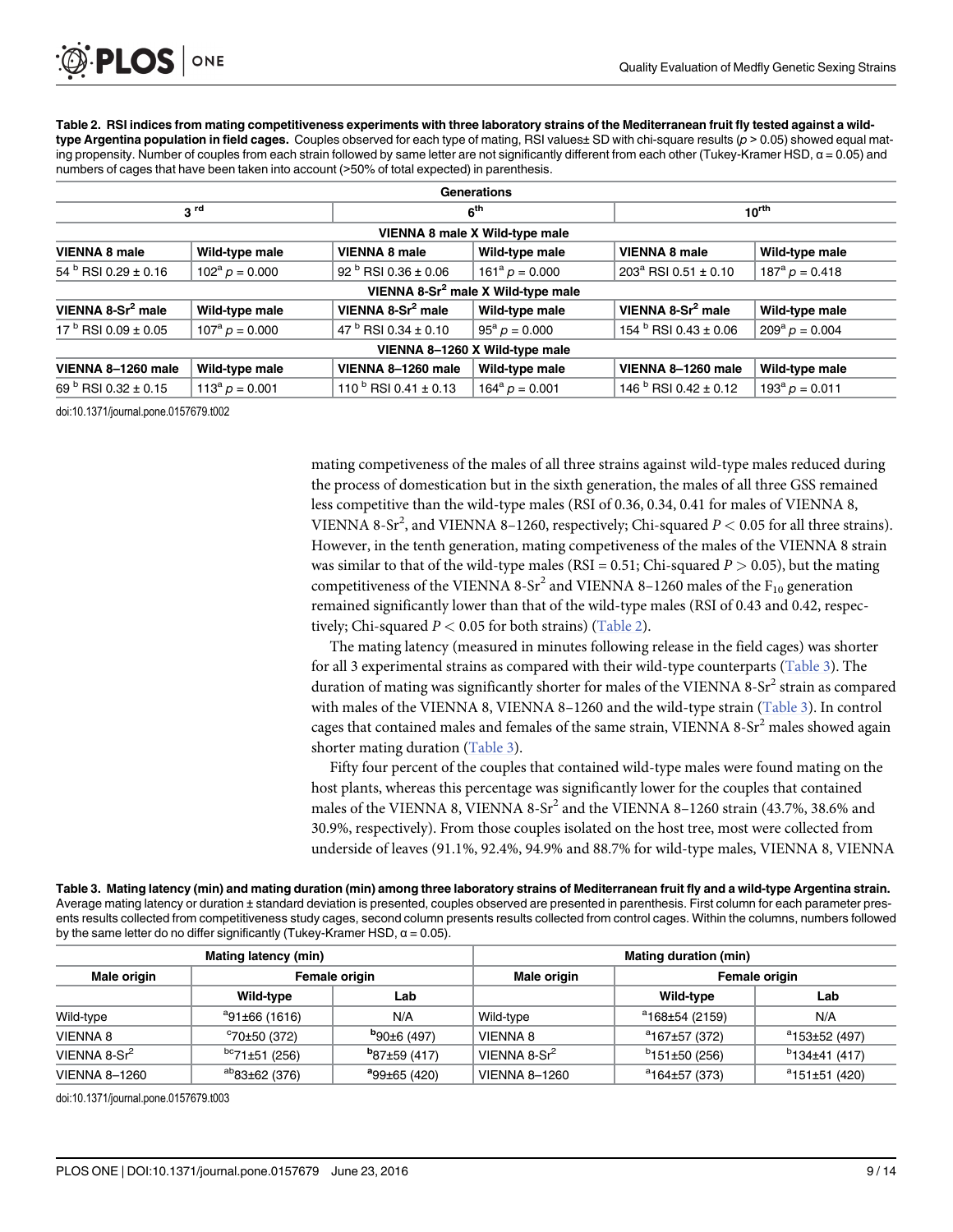<span id="page-9-0"></span> $8-Sr<sup>2</sup>$  and Vienna  $8-1260$  males respectively). Finally, most mating couples were collected from the top part of the field cages (~85%), with no differences between the different strains.

## **Discussion**

The VIENNA 8, Vienna 8-Sr<sup>2</sup>, and Vienna 8–1260 strains were reared under semi mass-rearing conditions for 10 generations, and the results showed that the Vienna 8 and the Vienna  $8-Sr<sup>2</sup>$  produced similar but significantly higher number of eggs per female than the Vienna-8-1260. However, there were no differences in the viability of the fertilized eggs produced by the 3 strains. Mating of untreated females with irradiated sterile males showed significant differences in induced sterility with the lowest egg hatch observed for females mated with Vienna 8 sterile males, followed by that of females mated with Vienna  $8-Sr^2$  and Vienna  $8-1260$ . Competitiveness of the early (generation F3) males from the three tested GSS was lower as compared with that of the wild-type males, with Vienna8- $Sr<sup>2</sup>$  male being the least competitive, whereas VIENNA 8 and Vienna 8–1260 males were equally competitive. In subsequent generations, the disparity in mating competitiveness of all GSS males in comparison with wild-type males gradually decreased and  $F_{10}$  males of the Vienna 8 strain were equally competitive with wildtype males. Competitiveness of Vienna 8-  $Sr^2$  and Vienna 8-1260  $F_{10}$  males was similar but remained lower as compared with that of the wild-type males. In addition, GSS males showed lower mating latency as compared with wild-type males and most males tended to copulate in the upper parts of the field cage and under the leaves of the citrus trees.

Currently all area-wide integrated pest management (AW-IPM) programmes  $[9]$  $[9]$  $[9]$  against the Mediterranean fruit fly that are incorporating the SIT component are using genetic sexing strains [\[10\]](#page-12-0). Releasing only sterile males has drastically increased the cost-effectiveness of such action programmes and has increased the biological efficiency of the SIT component in many ways [\[11\]](#page-12-0). However, the GSS of the Mediterranean fruit fly that were constructed using classical Mendelian genetics had certain disadvantages. First, the productivity of the mass-reared colony was reduced to 50%. Secondly, sex-linked translocations are not stable and the GSS tended to break down during successive generations under mass-rearing [\[32\]](#page-13-0). To maintain the stability of genetic sexing strains under mass-rearing environment a filter rearing system (FRS) was developed [[33](#page-13-0)]. The FRS is to maintain a small standby colony of GSS under less crowded (relaxed) conditions, with no recombinants, which can regularly refresh the mainstream of production with new material and the key factor is that no flies from the mainstream colony are to be returned to the filter colony. Additionally, Franz  $[18]$  $[18]$  $[18]$  suggested that stability in translocation based genetic sexing systems can be improved by incorporating inversions that covers the critical region between the translocation break point and the selectable markers. Thus, the VIENNA 8 strain was constructed by inserting inversion D53 along with translocation T(Y;5) 101 and as a result, this translocation increased fertility with 10–30% making this strain more suitable and stable for mass-rearing purposes  $[18,34]$  $[18,34]$  $[18,34]$ . The VIENNA 8-Sr<sup>2</sup> strain was developed assuming that the  $Sr^2$  marker would have no effect on fertility of the strain. Our results support this assumption that this mutation had no fertility reducing effect on the females and VIENNA 8 and VIENNA  $8-S^2$  had similar egg production and egg viability.

Here we provide the first report of an analysis of the fecundity of the transgenic VIENNA 8–1260 strain under semi mass-rearing conditions, and our data showed that fecundity of the transgenic VIENNA 8–1260 was lower as compared with that of VIENNA 8 and VIENNA 8-Sr<sup>2</sup>. Scolari et al [[25](#page-12-0)] studied sperm storage, sperm count, sperm viability over time and egg hatch as indicators of the fertility of the VIENNA 8-1260 under laboratory rearing conditions and showed that the transgenic line transferred less sperm and had a lower egg hatch when compared with wild-type flies. However, sperm use pattern over time was similar in VIENNA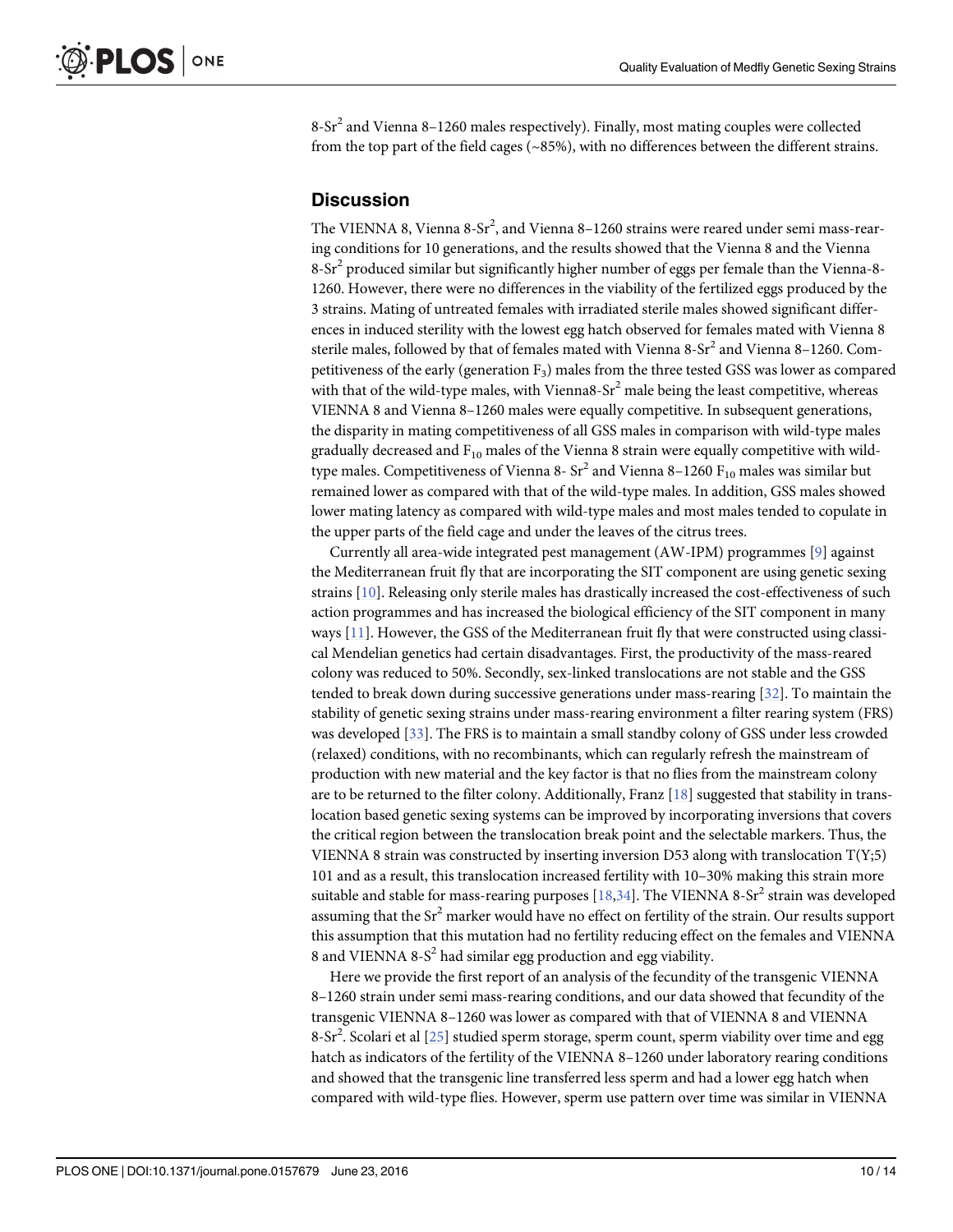<span id="page-10-0"></span>8–1260 as compared with that of wild-type flies. Our results corroborate these data and showed lower egg production and lower egg hatch of VIENNA 8–1260 females as compared with that of VIENNA 8 females, which raises concerns that mass-rearing of the transgenic line might increase production costs due to lower egg production of the females.

For the success of SIT the mass-reared sterile males should be able to effectively transfer sterile sperm to wild females  $[35]$ . Franz  $[36]$  $[36]$  reported that males of the tsl GSS are partially sterile due to a simple reciprocal translocation. Irradiation of male pupae 24 h before emergence with 80–90 Gy resulted in > 99% sterility (compared to 100 Gy required to obtain the same level of sterility in wild-type males) which is a great advantage as the lower radiation dose will induce less somatic damage which is expected to increase the competitiveness of the sterile males [\[35](#page-13-0)]. Our data showed that VIENNA 8 males were the most successful in inducing sterility into the wild-type females which seems to justify using the VIENNA 8 as the preferred strain for mass-rearing. Replacing the VIENNA 8 with another strain in an operational programme is an important decision and should only be taken by managers if the replacement strain has similar performance or major other benefits. The fact that the VIENNA 8–1260 males were less successful in inducing sterility into wild females that in addition to regulatory restrictions for transgenic strains releases in the field makes this strain a less than ideal candidate to replace the VIENNA 8 in mass-rearing facilities.

Another critical parameter for the success of SIT is the mating competiveness of massreared sterile males against wild males which is adversely affected due to the mass-rearing environment. Reduced mating competitiveness of mass-reared males that is mainly due to high crowding conditions and lower sexual selection pressure in a mass-rearing environment has been shown for the Mediterranean fruit fly and other fruit fly species [[37,38\]](#page-13-0). Likewise, in this study, the  $3<sup>rd</sup>$  generation males of all three GSS strains were less competitive than their wildtype counterparts and this disparity in male mating competiveness was reduced gradually in successive generations under semi mass-rearing conditions. However, caution is needed in interpreting the results that mating competitiveness of males increases gradually with each generation. It seems obvious that the increase in mating competitiveness with time of the 3 GSS can be linked to the domestication process, but the VIENNA 8 males adapted faster to the rearing conditions than the other GSS tested. VIENNA 8 males reached a similar level of mating competiveness as wild-type males in the  $10^{th}$  generation, whereas the VIENNA 8-Sr<sup>2</sup> and VIENNA 8–1260 males remained significantly less competitive as compared with their wildtype counterparts. However, the issues that remain unanswered are: 1.) is the lower male mating competiveness of the VIENNA  $8-Sr^2$  and VIENNA  $8-1260$  strains due to the deleterious effects of the markers, or 2.) due to the limited genetic diversity during the construction process of these strains, and more research is required to answer these questions. Furthermore, it is important to point out that our studies do not demonstrate which strain has potentially the best mating performance in the field, as this can only be demonstrated either in the field, or under semi-field conditions using wild insects. Mass-rearing seems affecting other parameter of mating behavior, i.e. mating latency also. In this study males from all three strains showed shorter mating latency as compared to wild-type males. This pattern was in accordance with the previous studies that showed that mass-reared males did initiate sexual activities earlier than wild counterparts. Calkins [\[39\]](#page-13-0) argued that due to the high density of flies in the massrearing cages, males that initiate sexual activities earlier have a distinct advantage in securing matings as compared to those that mate later.

In addition to cost-effective mass-rearing of a target insect, the success of the SIT component of AW-IPM programmes can only be guaranteed if adequate sterile to wild male ratios are obtained in the monitoring traps [[19](#page-12-0)]. Due to the polyandrous behaviour of the Mediterranean fruit fly [[40](#page-13-0)] not only the number of male and female flies trapped is an important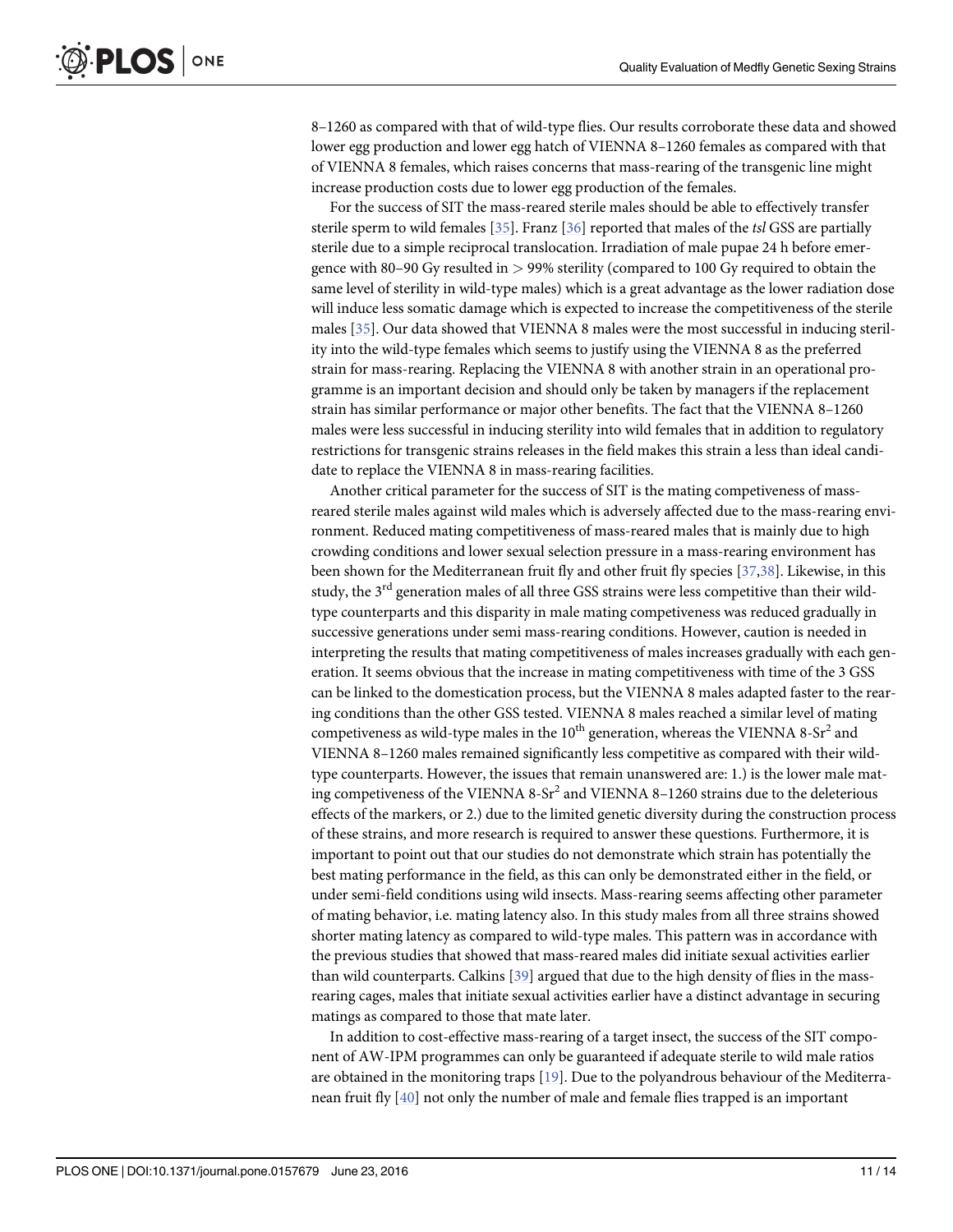<span id="page-11-0"></span>parameter but also mating status of wild females, i.e. having mated with a wild or a sterile male or both provides accurate info on the rate of induced sterility in the wild population and provides good feedback on the progress of the operational programme [[19](#page-12-0)]. Giving less attention to monitoring can jeopardise the whole investment incurred in action programmes [\[19](#page-12-0)]. In view of the importance of an efficient monitoring programme in operational AW-IPM programmes incorporating the SIT, and the need for accurate marking of the sterile males, the development of transgenic strains that have both body markers and with sperm markers is commendable and may facilitate assessments of sterile to wild male ratios and mating status of wild females [[25](#page-12-0)]. But certain disadvantages such as reduced competitiveness due to the presence of the transgene itself, or its particular insertion into the genome  $[41]$  must be addressed. Taking into account these limitations, efforts have been made to construct a transgenic VIENNA 8–1260 by using site specific integrase system [[25](#page-12-0)[,42](#page-13-0)] with additional transgenes at the same genomic position [[43](#page-13-0)] considering that can potentially minimise the possibility of reduced fitness cost occurring due to particular insertion of the transgenes. Furthermore, Scolari et al. [\[25](#page-12-0)] assessed the positional effect of the transgenic insertion and its expression of fluorescent protein and showed no harmful effect on the sperm's function. Our results do not support these observations and VIENNA 8–1260 showed lower productivity under semi massrearing conditions.

However, the development of transgenic strains with sperm markers has clearly potential and further research should be encouraged to develop new transgenic lines that have less negative effects on the competitiveness of the produced sterile males.

### Acknowledgments

We are thankful to Fransesca Scolari and other contributors for providing us transgenic Vienna 8–1260 strain for evaluating its biological performance. We are also thankful to J. Salvador Meza for reviewing the initial draft of this manuscript. We also appreciate the comments from two anonymous reviewers which greatly improved the manuscript.

### Author Contributions

Conceived and designed the experiments: PR GT. Performed the experiments: PR GT VW SA UST TD KG. Analyzed the data: PR IuH. Contributed reagents/materials/analysis tools: PR GT VW SA UST TD KG GF. Wrote the paper: IuH PR MV CC.

#### References

- [1.](#page-1-0) White IM, Elson-Harris. Fruit Flies of Economic Significance: Their Identification and Bionomics. London, UK: CAB International; 1992.
- [2.](#page-1-0) EPPO European and Mediterranean Plant Protection Organization. PQR–EPPO database on quarantine pests. 2013. Available: [http://www.eppo.int.](http://www.eppo.int)
- [3.](#page-1-0) Liquido NJ, Shinoba LA, Cunningham RT. Host plants of the Mediterranean fruit fly (Diptera: Tephritidae): an annotated world review. Entomological Society of America, Miscellaneous Publications No. 77, 1991.
- [4.](#page-1-0) Aluja M, Mangan RL. Fruit fly (Diptera: Tephritidae) host status determination: critical conceptual, methodological, and regulatory considerations. Annu Rev Entomol. 2008; 53: 473–502. PMID: [17877455](http://www.ncbi.nlm.nih.gov/pubmed/17877455)
- [5.](#page-1-0) Roessler Y. Insecticidal bait and cover sprays. In: Robinson AS, Hooper G, editors. Fruit Flies, Their Biology, Natural Enemies and Control, World Crop Pests 3B. Amsterdam, The Netherlands: Elsevier; 1989. pp. 329–336.
- 6. Katsoyannos BI, Heath RR, Papadopoulos NT, Epsky ND, Hendrichs J. Field evaluation of Mediterranean fruit fly (Diptera: Tephritidae) females selective attractants for use in monitoring programs. J Econ Entomol. 1999; 92: 583–589.
- [7.](#page-1-0) Steiner LF, Rohwer GG, Ayers EL, Christenson LD. The role of attractants in the recent Mediterranean fruit fly eradication program in Florida. J Econ Entomol. 1961; 54: 30–35.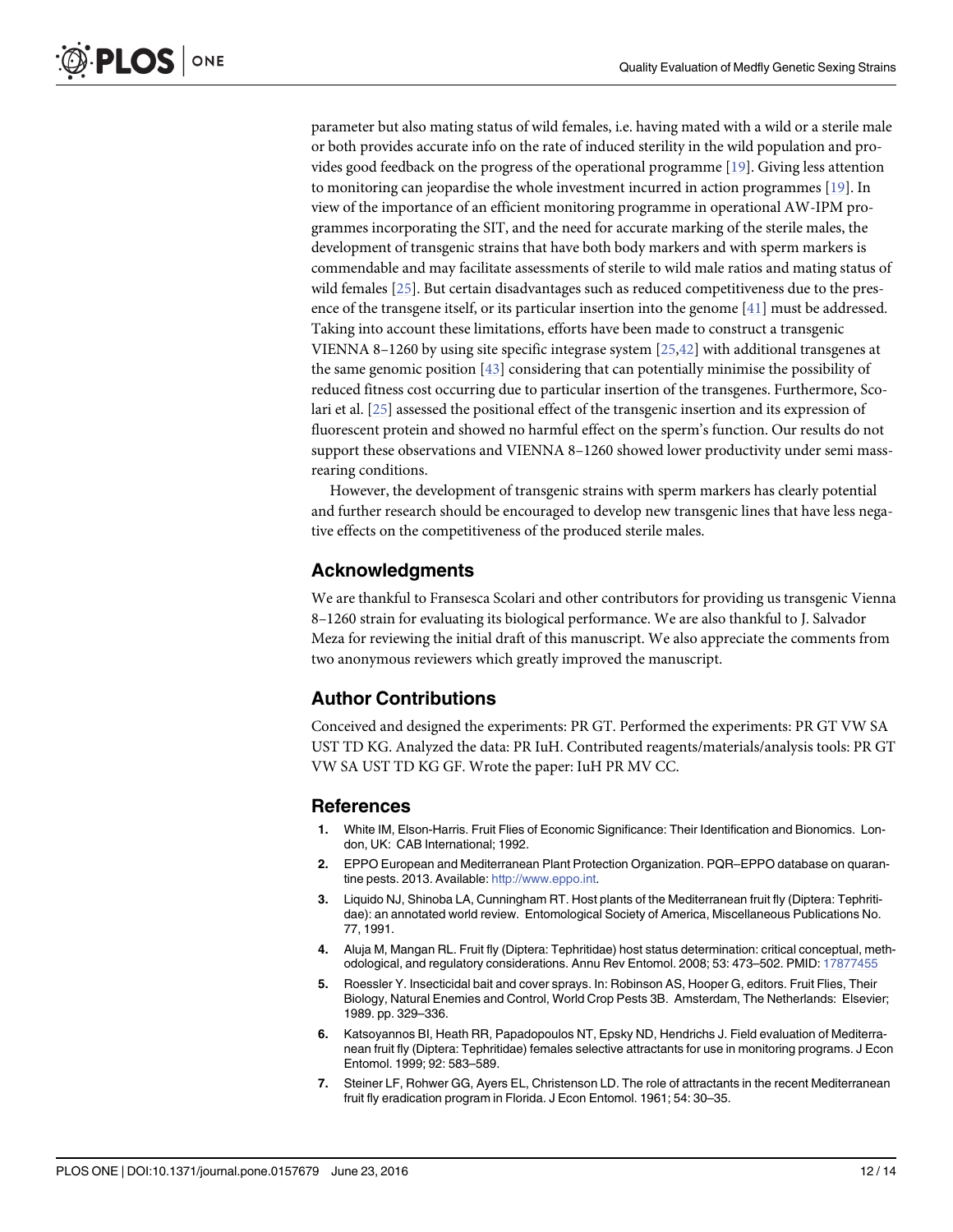- <span id="page-12-0"></span>[8.](#page-1-0) Knipling EF. Possibilities of insect control or eradication through the use of sexually sterile males. J Econ Entomol. 1955; 48: 459–469.
- [9.](#page-1-0) Hendrichs J, Robinson AS, Cayol JP, Enkerlin W. Medfly areawide sterile insect technique programmes for prevention, suppression or eradication: the importance of mating behavior studies. Florida Entomol. 2002; 85: 1–13.
- [10.](#page-1-0) Robinson AS, Franz G, Fisher K. Genetic sexing strains in the medfly, Ceratitis capitata: Development, mass rearing and field application. Trends Entomol. 1999; 2: 81–104.
- [11.](#page-1-0) Hendrichs J, Franz G, Rendón P. Increased effectiveness and applicability of the sterile insect technique through male-only releases for control of Mediterranean fruit flies during fruiting seasons. J Appl Entomol. 1995; 119: 371–377.
- [12.](#page-1-0) McInnis DO, Tam S, Grace C, Miyashita D. Population suppression and sterility rates induced by variable sex ratio, sterile insect releases of Ceratitis capitata (Diptera: Tephritidae) in Hawaii. Ann Entomol Soc Am. 1994; 87: 231–240.
- [13.](#page-1-0) Cayol JP, Causse R, Louis C, Barthes J. Medfly Ceratitis capitata Wiedemann (Dipt., Trypetidae) as a rot vector in laboratory conditions. J Appl Entomol. 1994: 338–343.
- [14.](#page-1-0) Rössler V. Automated sexing of Ceratitis capitata. The development of strains with inherited sex limited pupal color dimorphism. Entomophaga. 1979; 24: 411–416.
- 15. Rössler V. "69-apricot"—a synthetic strain of the Mediterranean fruit fly, Ceratitis capitata, with sex-limited pupal color and an eye color marker. Entomophaga. 1980; 25: 276–281.
- [16.](#page-1-0) Robinson AS, Heemert van C. Ceratitis capitata—a suitable case for genetic sexing. Genetica. 1982; 58: 229–237.
- [17.](#page-1-0) McInnis DO, Vargas RI. Field evaluation of a medfly genetic sexing strain in Hawaii. In: Aluja M, Liedo P. editors. Fruit flies biology and management. New York: Springer; 1993. pp. 95–102.
- [18.](#page-2-0) Franz G. Genetic sexing strains in Mediterranean fruit fly, an example for other species amenable to large-scale rearing as required for the sterile insect technique. In: Dyck VA, Hendrichs J, Robinson AS. editors. Sterile Insect Technique Principles and Practice in Area-Wide Integrated Pest Management. Dordrecht, The Netherlands: Springer; 2005. pp. 427–451.
- [19.](#page-2-0) Vreysen MJB, Dyck VA, Hendrichs J, Robinson AS. Monitoring sterile and wild insects in area-wide integrated pest management programmes. In: Dyck VA, Hendrichs J, Robinson AS. editors. Sterile Insect Technique Principles and Practice in Area-Wide Integrated Pest Management. Dordrecht, The Netherlands: Springer; 2005. pp. 325–362.
- [20.](#page-2-0) Schroeder WJ, Cunningham RT, Miyabara RY, Farias GJ. A fluorescent compound for marking Tephritidae. J Econ Entomol. 1972; 65: 1217–1218.
- [21.](#page-2-0) Schroeder WJ, Mitchell WC. Marking tephritidae fruit fly adults in Hawaii for release-recovery studies. Hawaiian Entomol Soc Proc. 1981; 23: 437–440.
- [22.](#page-2-0) Enkerlin W, Lopez L, Celedonio H. Increased accuracy in discrimination between captured wild unmarked and released dye-marked adults in fruit fly (Diptera: Tephritidae) sterile released programs. J Econ Entomol. 1996; 89: 946–949.
- [23.](#page-2-0) Gourzi P, Gubb D, Livadaras Y, Caceres C, Franz G, Savakis C, et al. The construction of the first balancer chromosome for the Medierannean fruit fly, Ceratitis capitata. Mol Gen Genet. 2000; 264: 127– 136. PMID: [11016842](http://www.ncbi.nlm.nih.gov/pubmed/11016842)
- [24.](#page-2-0) Niyazi N, Caceres C, Delprat A, Wornoayporn V, Ramirez Santos E, Franz G, et al. Genetics and mating competitiveness of Ceratitis capitata (Diptera: Tephritidae) strains carrying the marker Sergeant, Sr2. Ann Entomol Soc Am. 2005; 98: 119–125.
- [25.](#page-2-0) Scolari F, Schetelig MF, Bertin S, Malacrida AR, Gasperi G, Wimmer EA. Fluorescent sperm marking to improve the fight against the pest insect Ceratitis capitata (Wiedemann; Diptera: Tephritidae). Nat Biotechnol. 2008; 25: 76–84.
- [26.](#page-3-0) Fischer K. Genetic sexing strains of of Mediterranean fruit fly (Diptera: Tephritidae): optimizing high temperature treatment of mass-reared temperature sensitive lethal strain. J Econ Entomol. 1998; 93: 394–402.
- [27.](#page-3-0) Fischer K. Genetic sexing strains of of Mediterranean fruit fly (Diptera: Tephritidae): quality in mass reared temperature sensitive lethal strains treated at high temperatures. J Econ Entomol. 2000; 91: 1406–1414.
- [28.](#page-3-0) Hooper GHS. Application of quality control procedures to large scale rearing of the Mediterranean fruit fly. Entomol Exp Appl. 1987; 44: 161–167.
- [29.](#page-3-0) Vargas RI, Chang HBC, Komura M, Kawamoto DS. Evaluation of two pupation methods for mass production of Mediterranean fruit fly (Diptera: Tephritidae). J Econ Entomol. 1986; 79: 864–867.